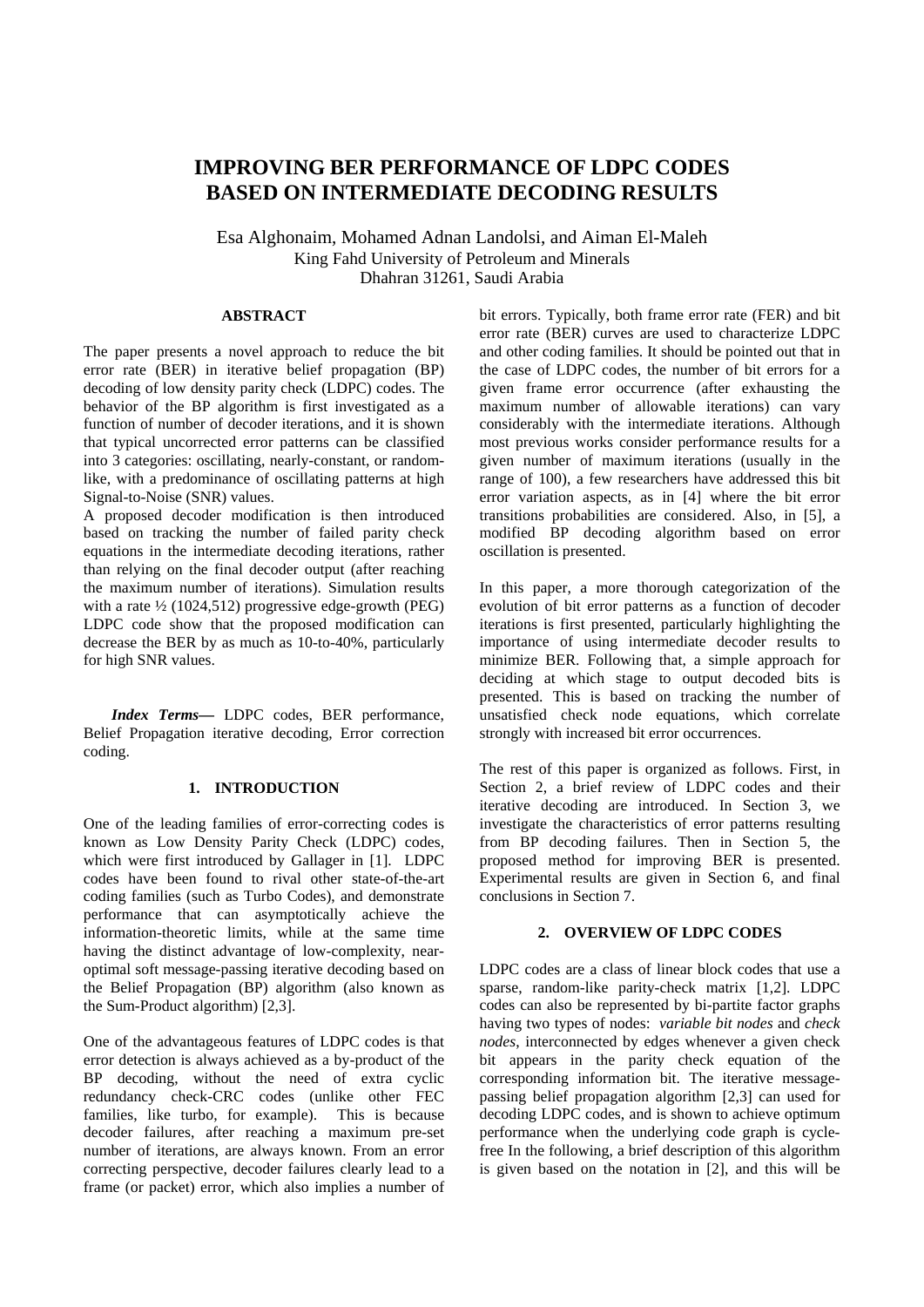subsequently used in discussing the codes' BER performance characterization.

The elements of a codeword **c** are referred to as bits, and the rows of the parity matrix **H** are designated as checks. The set of bits *l* that participate in check *m* is denoted by  $L(m) = \{l : H_{ml} = 1\}$ , and the set of checks involving bit *l* is denoted by  $M(l) = \{m : H_m = 1\}$ . A set  $L(m)$  in which bit *l* is excluded is denoted by  $L(m) \setminus l$ , and likewise  $M(l) \setminus m$  refers to  $M(l)$  without check m. The decoding algorithm has two alternating parts in which soft information  $q_{ml}$  and  $r_{ml}$  associated with each nonzero element of **H** are iteratively updated. The quantity  $q_{ml}^i$  can be thought of as the probability that bit node *l* sends to check node *m* indicating  $Pr(x_i = i)$  with *i*=0, 1. On the other hand, the quantity  $r_{ml}^i$  is meant to be the probability that the *m*th check node gathers about the Ith bit of **x** being  $x_i = i$  when the other bits have probabilities given by  $\{q_{ml'} : l' \in L(m) \setminus l\}$ . The iterative steps of the BP algorithm are summarized next.

**1. Initialization:** The variables  $q_{ml}^0$  and  $q_{ml}^1$  are initialized to the probabilities  $p_l^0$  and  $p_l^1$  that code bit  $x_l$  is 0 or 1, respectively. Then, for every non-zero entry in the matrix **H**, we have the following:  $q_{ml}^i = p_l^i$ . *l*  $q_{ml}^i = p$ 

**2. Horizontal Step:** Each check node *m* gathers all information  $q_{ml}^i$ , and updates the belief on the *l*th bit based on other bits that participate in check equation *m*.

$$
r_{ml}^{i} = \sum_{x_{l'}:l' \in L(m)\setminus l} P(\{x_{l'}\} \mid x_{l} = i, \mathbf{H}) \times \prod_{l' \in L(m)\setminus l} q_{ml'}^{x_{l'}} \tag{1}
$$

for  $i=0,1$ . The exclusion of the term  $q_{ml}$  in the computation of  $r_{ml}$  is necessary in order to only keep "extrinsic" information about the *l*th bit from the *m* parity check equation. The function  $P({x_i} | {x_i = i, H})$  is an indicator function given by:

$$
P({x_r}\mid x_t = i, \mathbf{H}) = \begin{cases} 1, & \text{if } \sum \oplus \{x_t, i\} = 0\\ 0, & \text{otherwise} \end{cases}
$$
 (2)

where  $\sum \oplus$  represents modulo-2 summation.

**3. Vertical Step:** The computed values  $q_{ml}^i$  are used to update information that each bit node *l* propagates back to check node *m*. In doing so, the information coming from check node *m* itself is not be included, giving

$$
q_{ml}^i = \alpha_{ml} p_l^i \prod_{m' \in M(l)\setminus m} r_{m'l}^i \tag{3}
$$

for  $i=0,1$ . The term  $\alpha_{ml}$  is used as a normalization factor to ensure  $q_{ml}^0 + q_{ml}^1 = 1$ . Each bit *l* collects probability information from the check nodes that connect to it, and pdates its a posteriori probabilities (APP): u

$$
q_l^i = \alpha_l p_l^i \prod_{m \in M(l)} r_m^i \tag{4}
$$

for *i*=0,1. The term  $\alpha_l$  is chosen such that  $q_l^0 + q_l^1 = 1$ . It is noted that two parts contribute to the APP: intrinsic information from  $p_l$ , and an extrinsic one from the  $r_m$ terms. After each vertical-horizontal iteration, a hard decision is made on each bit APP  $q_l$ , resulting in a tentative decoded vector  $\hat{c}$ . This is then used to decide whether to stop the decoding algorithm as outlined next.

**4. Stopping Criterion:** The decoded vector  $\hat{c}$  is used to check if  $H\hat{c} = 0$ , in which case it is declared as a valid codeword. If not, iterative decoding continues until it is eventually successful, or a preset number of maximum iterations is reached.

An illustration of the iterative LDPC decoding algorithm is shown in Figure 1. A log-domain implementation (omitted here for brevity) of this algorithm can also used to further reduce computational requirements.



**Figure 1:** Illustration of LDPC Decoding by BP algorithm.

#### **3. ERROR PATTERNS OF BP-LDPC DECODING**

As a first step to characterize the BER performance of LDPC BP decoding, we performed extensive simulations with a rate ½ (1024,512) progressive-edge-growth (PEG) LDPC code [6] over AWGN channels for various SNR values. We point out here that we also considered other random-like LDPC code constructions as well, and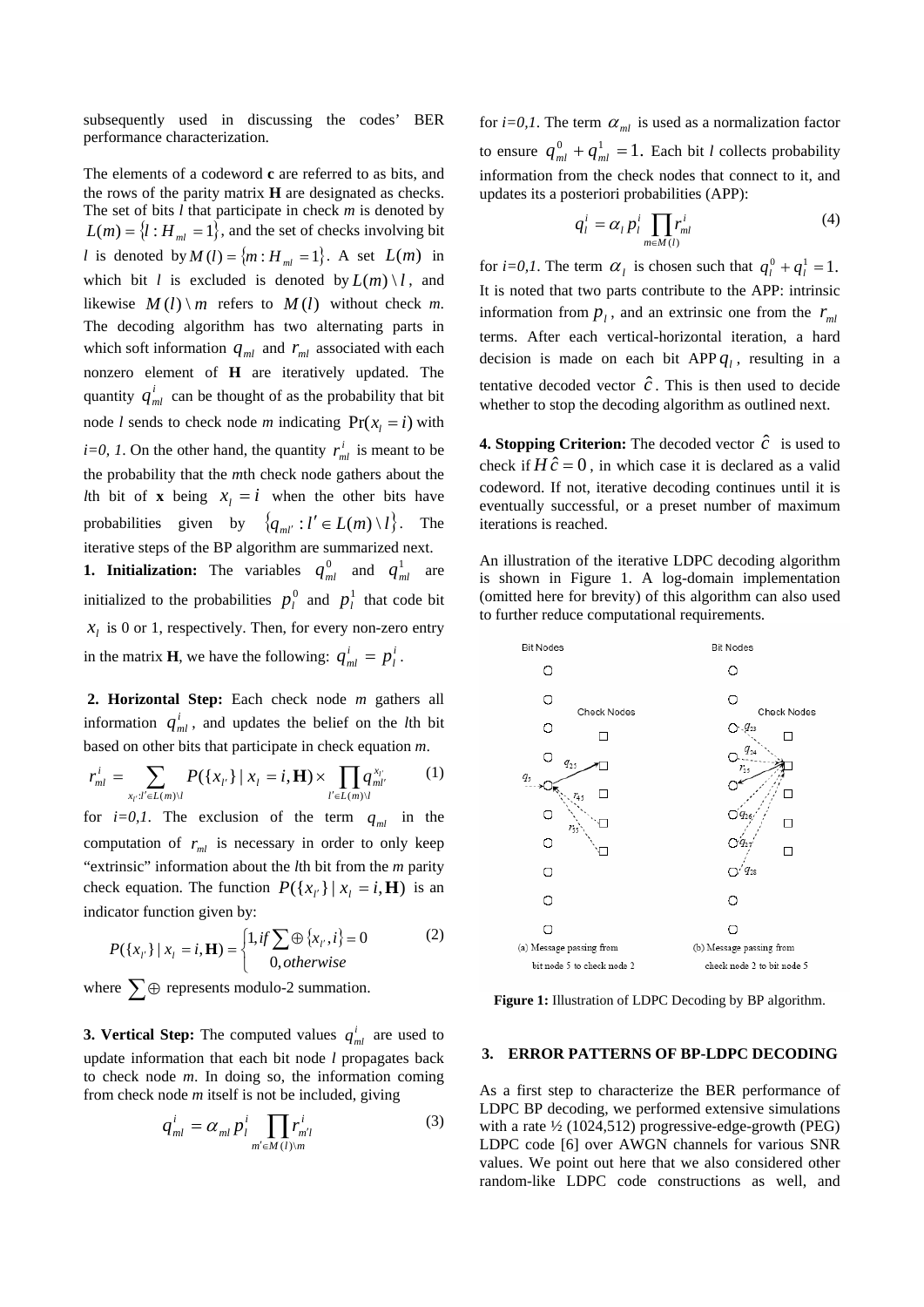similar conclusions were observed. Hence, for brevity, we only present results with the PEG LDPC code example. A block is considered to be in error if the maximum decoding iteration is reached without satisfying the check equations, i.e. the syndrome  $\hat{c} \cdot H$  is non-zero. With the help of simulation results, frame errors could be classified into three patterns, described as follows:

- I- *Oscillating error pattern*: with a nearly periodic change between maximum and minimum values. An important feature of this error pattern is the high variation in bit error count as a function of decoding iteration number.
- II- *Nearly-constant error pattern*: where the bit error count becomes quasi-constant after only a few decoding iterations.
- III-*Random-like error pattern:* where the error count evolution follows a random shape, characterized by low variation range.

Figure 2 shows one example for each of the three error patterns obtained from simulation results of a (1024, 512) LDPC code.



**Figure 2**. Illustration of the three error patterns

It is of interest to investigate the relative fraction of these error patterns, and this is illustrated in Table 1 for the (1024,512) PEG code that we consider in this paper. It is seen that that the oscillating error pattern increases with SNR, and becomes clearly dominant around 3dB. Since the oscillating error pattern has maximum variation in the number of uncorrected codeword bits (i.e. maximum peak to peak difference), it is therefore expected that this error pattern that will be most critical for optimizing overall BER performance. For example, as shown in Figure 2, if we set the number of maximum iterations to 60, then decoding failure gives around 30 bits in error. On the other hand, setting the maximum iterations to 50 results in nearly 210 bit errors. This observation motivates the search for a way to get the best intermediate error bits for a given frame decoding error.

In the following section, we further discuss this idea in detail.

**Table 1.** Percentage of error patterns among total frame errors

|            | Error pattern type |               |             |
|------------|--------------------|---------------|-------------|
| <b>SNR</b> | Oscillating        | Near-constant | Random-like |
| (dB)       |                    |               |             |
| 2.25       | 4 %                | $0\%$         | 96 %        |
| 2.50       | 12 %               | $0\%$         | 88 %        |
| 2.75       | 24 %               | $1\%$         | 75 %        |
| 3.00       | 63 %               | 3%            | 34 %        |

#### **4. PROPOSED IMPROVEMENT**

The proposed improvement to the BP decoding algorithm is based on the use of intermediate decoding results. For each decoder iteration, we compute the number of bits in error and we store the estimated bit values corresponding to the minimum number of bits in error. As an example, consider the decoding of a block that gave the oscillating pattern shown in Figure 1. Iteration 74 corresponds to minimum number of bits in error. In this example, the proposed algorithm returns estimated bits  $(\hat{c}_i)$  resulting from iteration 74 (not from the last iteration, as with common decoding). However, from a practical perspective, a normal question arises, namely: since we do not know the correct values of bits, how we decide when to pick the intermediate results (in order to achieve minimum bit error count)?. In this work, our extensive numerical results show that, by tracking the evolution of the failed check equations (check nodes in the bipartite graph), we can get a very good indication on how to optimally produce bit error estimates. Indeed, it is found that there is a strong correlation between the non-zero entries in the syndrome  $H\hat{c}$  and the number of bit errors. Figure 3 illustrates this fact for the case of oscillating error patterns (as discussed previously), and similar observations also applied for the other cases as well.



**Figure 3**. Correlation between uncorrected codeword bits and number of failed parity check equations